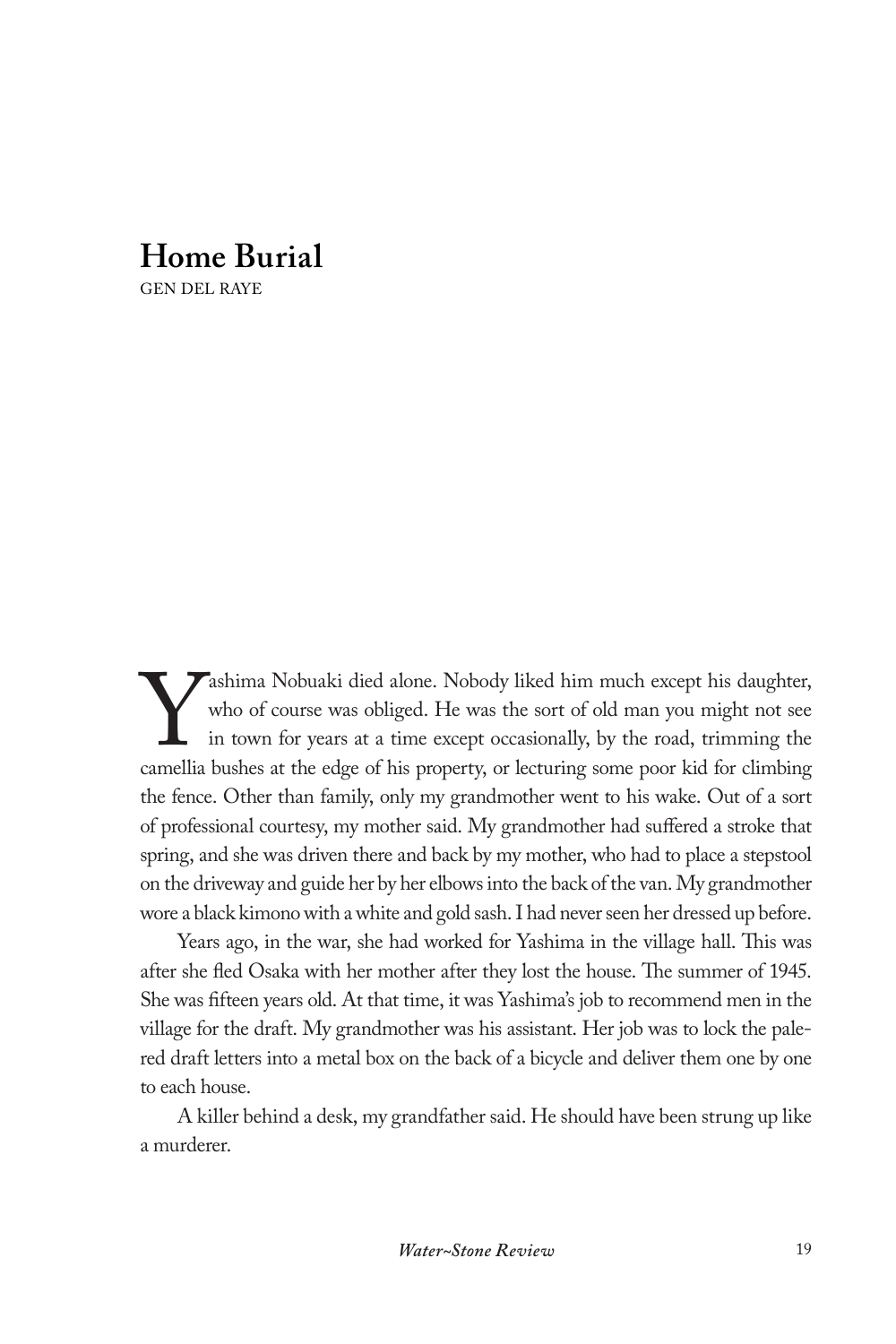## DEL RAYE

This was after my mother had left with my grandmother in the van. My grandfather sat in the mudroom and let his fingers wander over the top of the bench. He used to smoke all the time but had stopped cold about a week after my grandmother's stroke. Having to leave the hospital room, I think, was partly what made him stop. We'd been on his case about it for years but never thought he would do it. Sometimes, when he was feeling down, I could see he missed having something in his hands. In those moments, he looked very old, even older than he was.

A murderer. I'd heard Yashima described this way, some time ago, by a stranger. An old friend of someone in town, she had tea with practically everyone and then left again for good. Your grandma was a cog, she'd said. A little girl. But old man Yashima could have lied. He could have protected someone.

\*

The next morning, my grandmother comes home from the wake and sits in the mudroom with her head very still. It's a while before I realize she's drunk, the way she speaks very little and doesn't want to be helped into her room to change. You smell of onions, my mother says, helping her pull off her sandals. My grandfather, looking startled, says: It was a wake, of course she drank. My grandmother is dignified, holding herself in, steadying herself against fixed objects with her hands. Ever since her stroke, when she lost fine-motor control on most of her left side, she tends to sit with her right shoulder raised slightly above her left, as if warding off some threat that is always in her peripheral vision. It's the beginning of January, and the blood seeps slowly back into her ears, over the crests of her cheekbones, around the base of her nose.

Of course I drank, she says. She forms the words carefully, her voice strangely loud. There are goosebumps on her wrists, over her very white knuckles.

You're freezing, my mother says, let's get you into the house. But my grandmother doesn't move, refuses to be pulled up by her arms.

Toshio, she says, using my grandfather's first name. Ordinarily they call each other "you" with a kind of gruff affection, but this is more direct, a question from a different time. Will you go to the funeral?

My grandfather, looking away, shakes his head.

And you? to my mother, who is still standing above her.

Come get some sleep, my mother says. I'll wake you in a few hours.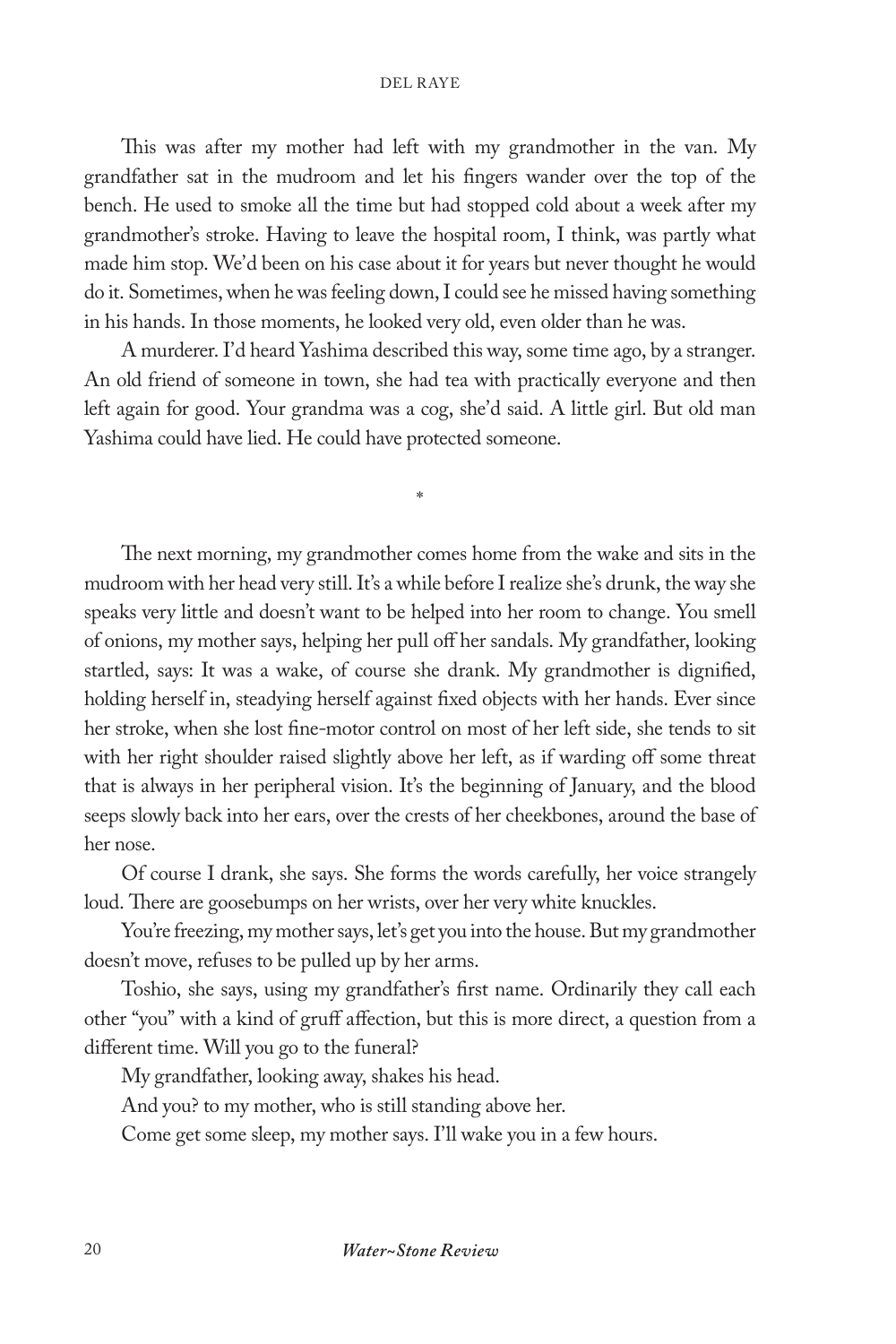You? My grandmother looks to me. Yes, Grandma, I tell her. Mom and I are both going. Good, she says.

After she leaves, I find my grandfather in the hallway, staring at nothing on the walls. Behind him, my grandmother has shut the door to their room. They aren't showy in love, but love deeply, I think. The way he shadows her, within earshot, even through the closed door. The way she will sometimes laugh around the dinner table at a joke he hasn't yet said aloud. Back in May, when a blood vessel burst in her brain and flushed her eyes red, my grandmother spent two hours flat on the ground feeling spit slide down her cheek and puddle in her hair. The neighbors were out working and there was no one around. Halfway up the mountain, a little past noon, my grandfather tending to the farthest plot in their orchard put down his tools and came home early. He searched everywhere trying to find her. No one else could have saved her life.

In this town, even now, they only do home burials. It's the sort of place where you might stumble on a gravestone in the woods, or spot one through a car window in the middle of rice fields on its own little rectangle of grass. Of course, you can tell the soldiers apart from the date of death. My grandparents' family grave is fifty yards downhill from the house, between an empty barn and a ditch that marks the edge of the neighbor's property. In May it is buried in wild azaleas. In winter, snow. There are eight or nine relatives named there, including my grandfather's two brothers, each born a few years before him. They died in '45 when they were seventeen and nineteen years old. This is where my grandmother lay for two hours, blood in her eyes, and where my grandfather found her, moving as fast as his brittle legs could carry him to save her.

It was an accident, is what I've heard—in the war, why they asked my grandmother to do it. The winter of 1945 was long and cold, with puddles freezing overnight late into the spring. Yashima, delivering the draft by bicycle, was the only one using the roads at night, and nobody could warn him of where there was ice ahead. At the beginning of April, when he crashed into a ditch, he snapped two ligaments in his knee and could hardly stand up, even with crutches. Ordinarily, it would have been a man who filled in for Yashima, but in the middle of planting

\*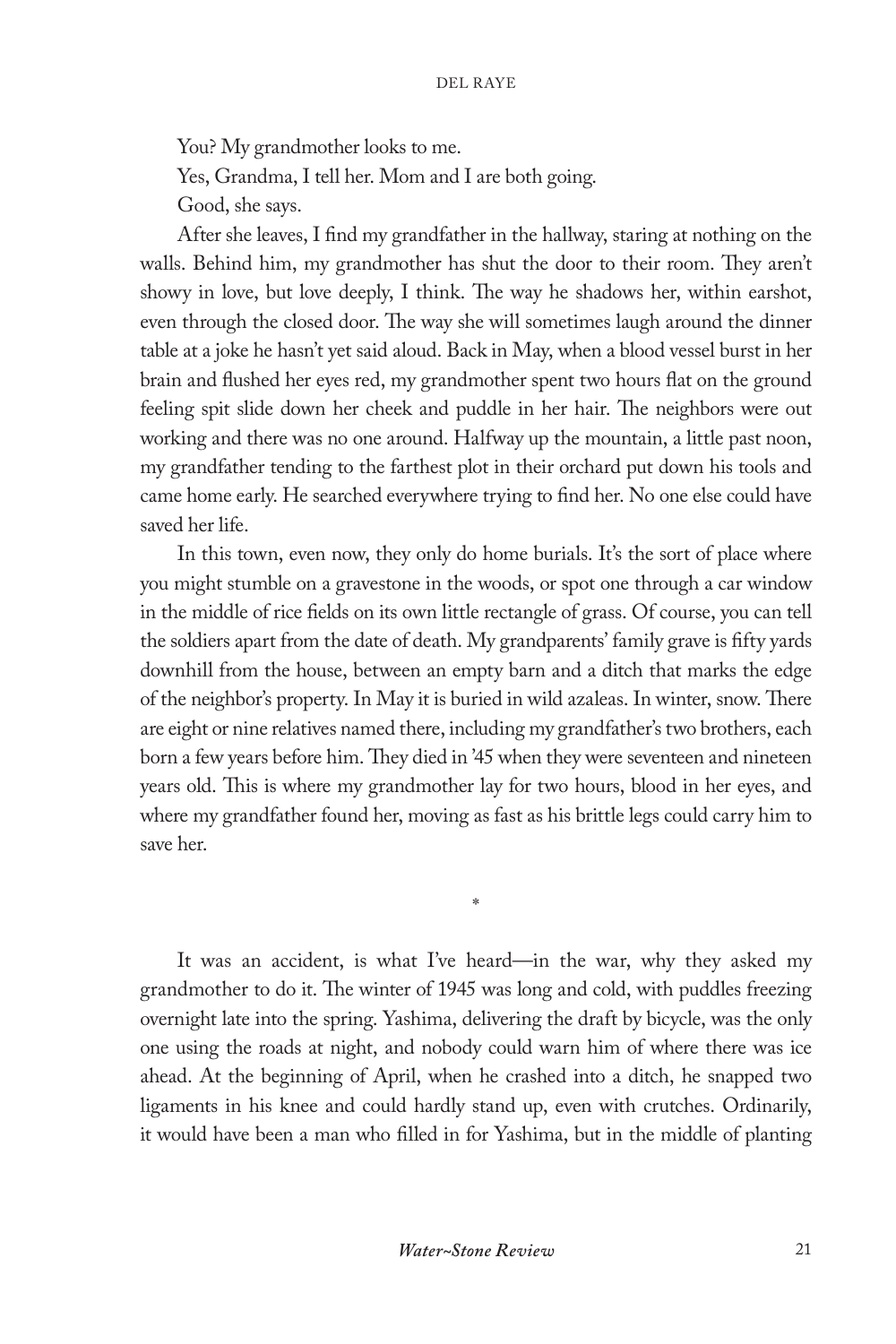season, in the last year of the war, there were none to spare. Yashima would be the brains, my grandmother his legs, making the trips he could not. A city girl, they must have figured hers was a labor they could afford to lose. As for her, she just wanted to be useful. Moving from Osaka to this tiny village, running from bombs, she needed to get by.

So much was asked of her. The draft letters that always arrived at the village hall in the middle of the night. The death notices that arrived by day. This was the year that boys as young as fifteen were allowed to enlist. One of Yashima's jobs was to convince them. Fifteen years old—the same age as my grandmother. She was in school with their sisters, in their front yards chatting with their aunts and mothers. She walked them down to Yashima's office, and watched them walk out, would have seen their eyes filled with dread and hope.

This much is certain: If Yashima and my grandmother had tried less hard, fewer people would have died. Or if they died anyway, they would have come from someplace else.

\*

Two days after the funeral, my mother and I go home to Kyoto, promising to come back soon. This is how it is; years go by like this. My mother visits most often, on holidays or sometimes for the weekend, driving or taking the expressway bus five hours one way. My father and I go with her, or don't. It's a whole town of old people now, 二ちゃん農業 (grandparent farming) is what it's called, how they seem to be stranded in the past, how one orchard after another shuts down as the nursing homes in the nearest city fill up. In little ways, here and there, you can see how the seams pull apart. On our way out of town, at the bottom of the valley, we pass Yashima's old house. The front doors have been left wide open, his daughter must be out, and there is no one inside. My mother pulls the car over and I get out, let myself in through the gate. Yashima's front doors are weather-beaten wood with glass panes that rattle in the wind. They must have been left open overnight, and no one has noticed. In the mudroom there is frost weaving itself across floor tiles, over a small wooden tabletop, a mound of cashews abandoned in an ashtray, one cup, bath-ringed with old tea, left on a coaster.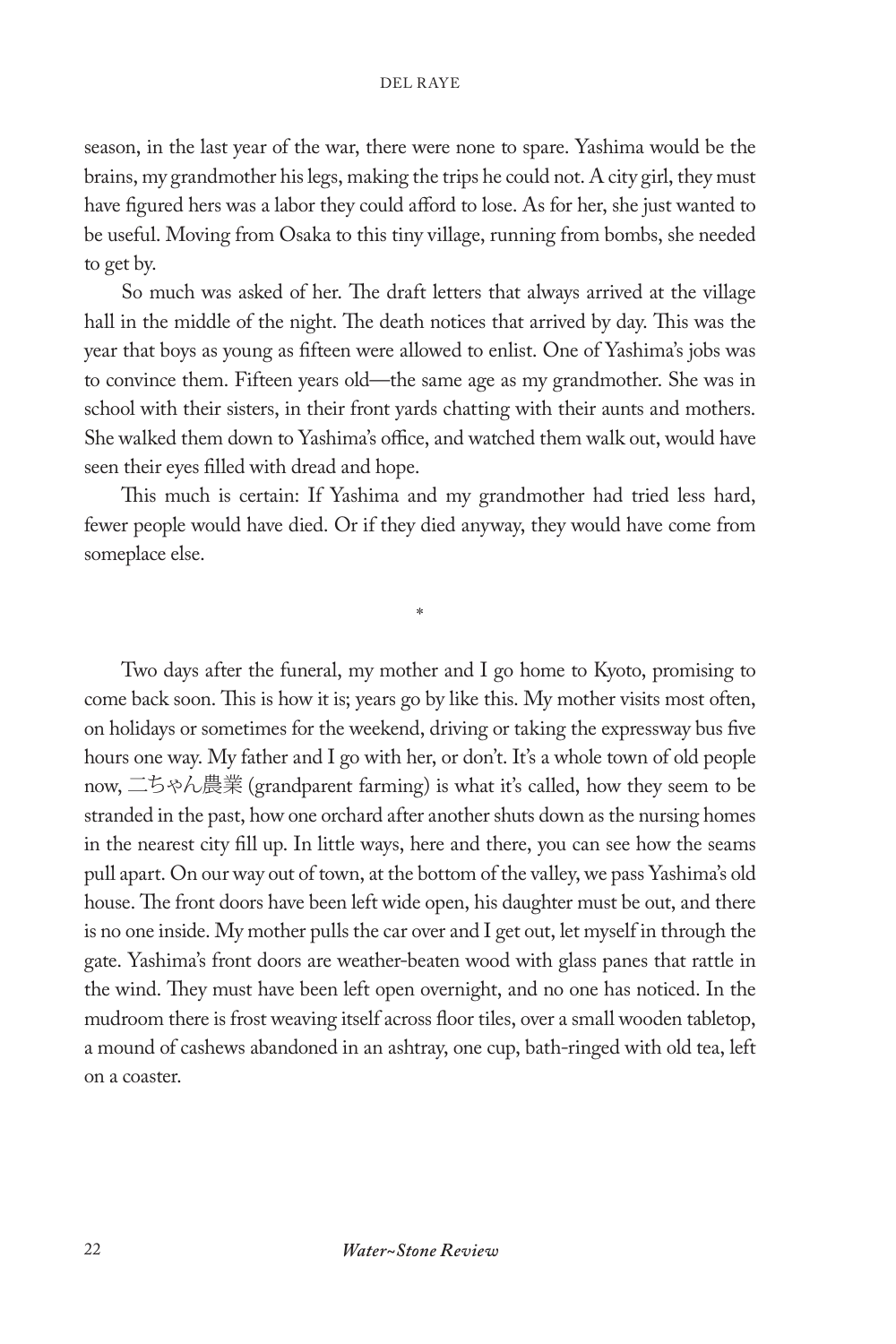Years go by.

My grandfather finally sells the orchard, and he seems lost without it. His hair, which had stayed black into his seventies, whitens in the space between one visit and the next, and for one whole second, across the distance of the driveway, when he opens the door, I don't know who he is. The next winter, my grandmother falls on her bad arm as she's pulling herself to the bathroom in the middle of the night. She needs two months in the hospital, and then, near the end of her stay, working herself along handrails in the corridor outside her room, she loses her grip and fractures a rib. I love the food too much, is the joke she chooses to tell: I couldn't bear the thought of going out into the world and tasting salt again.

 In the summer, I leave for college, and my parents grow older through my computer screen. In the fall I am neck-deep in exams, hardly seeing the sun, calling no one. My first winter back, after unpacking my things, I make the drive out alone to my grandparents' house.

It's early January, my parents are already back at work, and I am looking for something to do. I borrow their old Gemini and stuff the hatchback full of junk food and clothes. A long, slow drive, and I am standing in the shadow of persimmon trees, looking up at the lights shining through the pebbled glass of their kitchen windows.

Look at you, my grandfather says, when I walk through the door.

The prodigal grandson, my grandmother says, beaming. She is wheelchair-bound now, but talks tough as ever. She makes a production out of ordering my grandfather around, pointing to things on high shelves and sometimes, at the last moment, changing her mind. My grandfather submits to most of this cheerfully, though from time to time a mood will close over him and he will refuse to hear a thing she says. Tomorrow I am driving her to Yashima's old place for his 三年祭 (the third anniversary of his death). This is part of why I'm here. When I called to say I was making the trip, my grandmother grabbed the phone and asked if I could do it two days earlier. My mother, who drove her to the fiftieth and hundredth-day ceremonies and the first anniversary, warned me to prepare for shouting. My grandfather refuses to go or even to drive her, and the fighting gets worse every time. She accuses him of being heartless, my mother tells me, and childish. And then he blames her for wanting to get drunk in public. I guess this is the easy response, the one that comes first to mind and slips out when he's not expecting it, and that must hurt them both when it does.

Over dinner, while my grandfather is changing the channel on the little TV, my grandmother says: Our grandson drove five hours just to take me fifteen minutes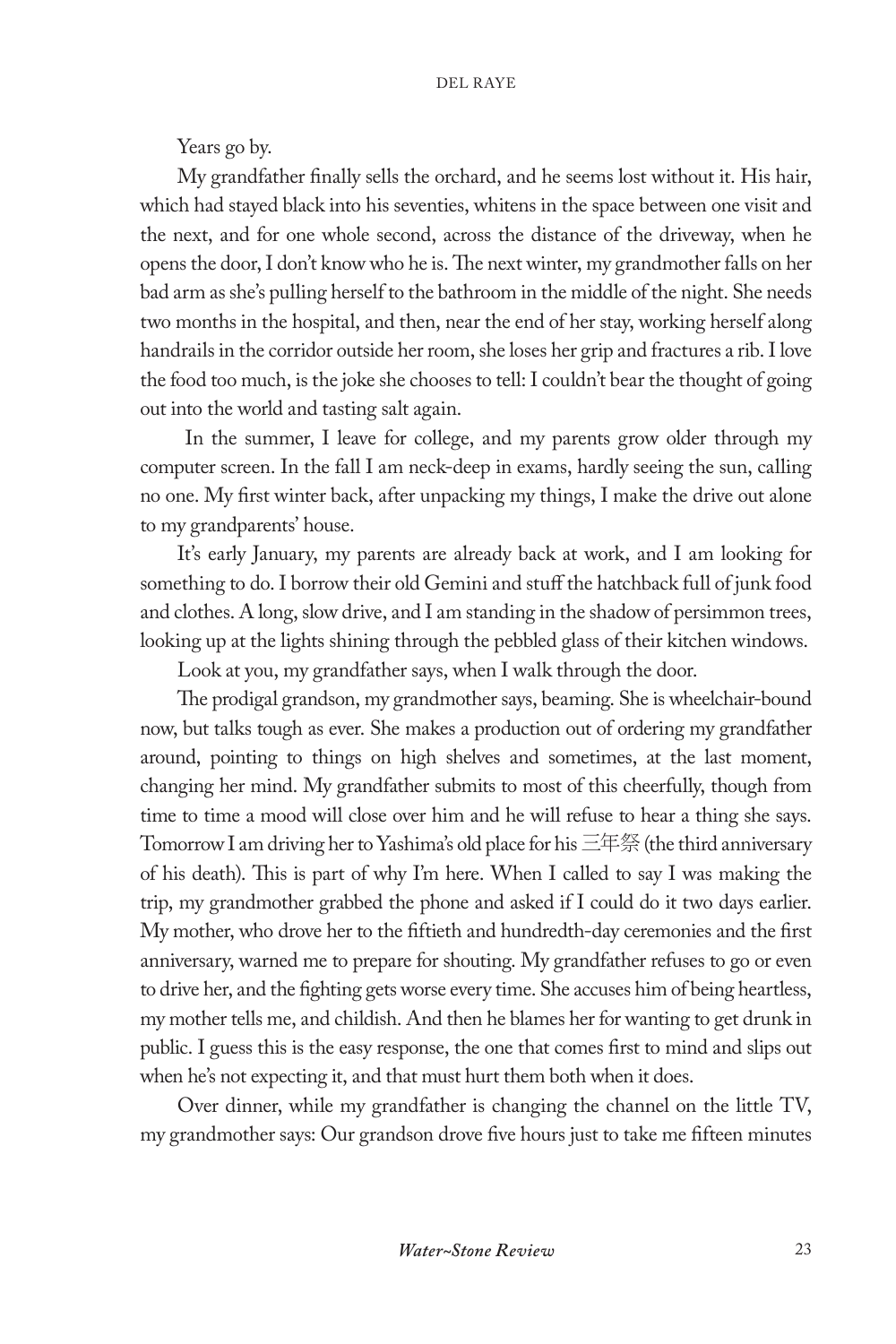down the road.

He's a young man, my grandfather says. What's the problem? He loves driving. Later, he says: Why would anyone feel bad for that guy?

This is during the seven o'clock news. The camera crew is on location outside the home of a disgraced pop idol. From the far side of the road, a small group of his fans are chanting and holding signs to show their support.

My grandmother, turning to me: Your grandpa would send us all to hell if he could.

My grandfather, to her: And you would have us go to all the funerals.

Oh, Toshio, she says. You don't know what you've said.

On the news, the fans are chanting—stay strong, stay strong—and the reporters are recounting his crimes.

Would you send me to hell, Toshio? my grandmother says. Would you do that?

I've had about enough of this, my grandfather says. He looks stricken, how he fumbles his arms through his coat sleeves, how slowly he walks into the hall. My grandmother doesn't move her gaze from her lap. The kitchen door slides open, and then closed.

\*

I've never heard my grandfather talk about his brothers. But I know that their graves are empty. They came home in 1946 in two wooden boxes each about the size of a head. Inside, there were papers with their dates of death, their final ranks in the army. But of their bodies, there was not even a hair or a tooth—there was nothing but air.

They would have still held a full funeral. The priest would have blessed an empty box. Someone, maybe my grandfather, would have walked at the head of the procession with an empty urn in his arms. They would have buried the emptiness, which is the sort of thing, I think, that must be ignored and confronted, confronted and ignored, and never dies.

My grandfather is gone the next morning. When I wake up, I walk through the whole house looking for him. My grandmother, who acts as though nothing is

\*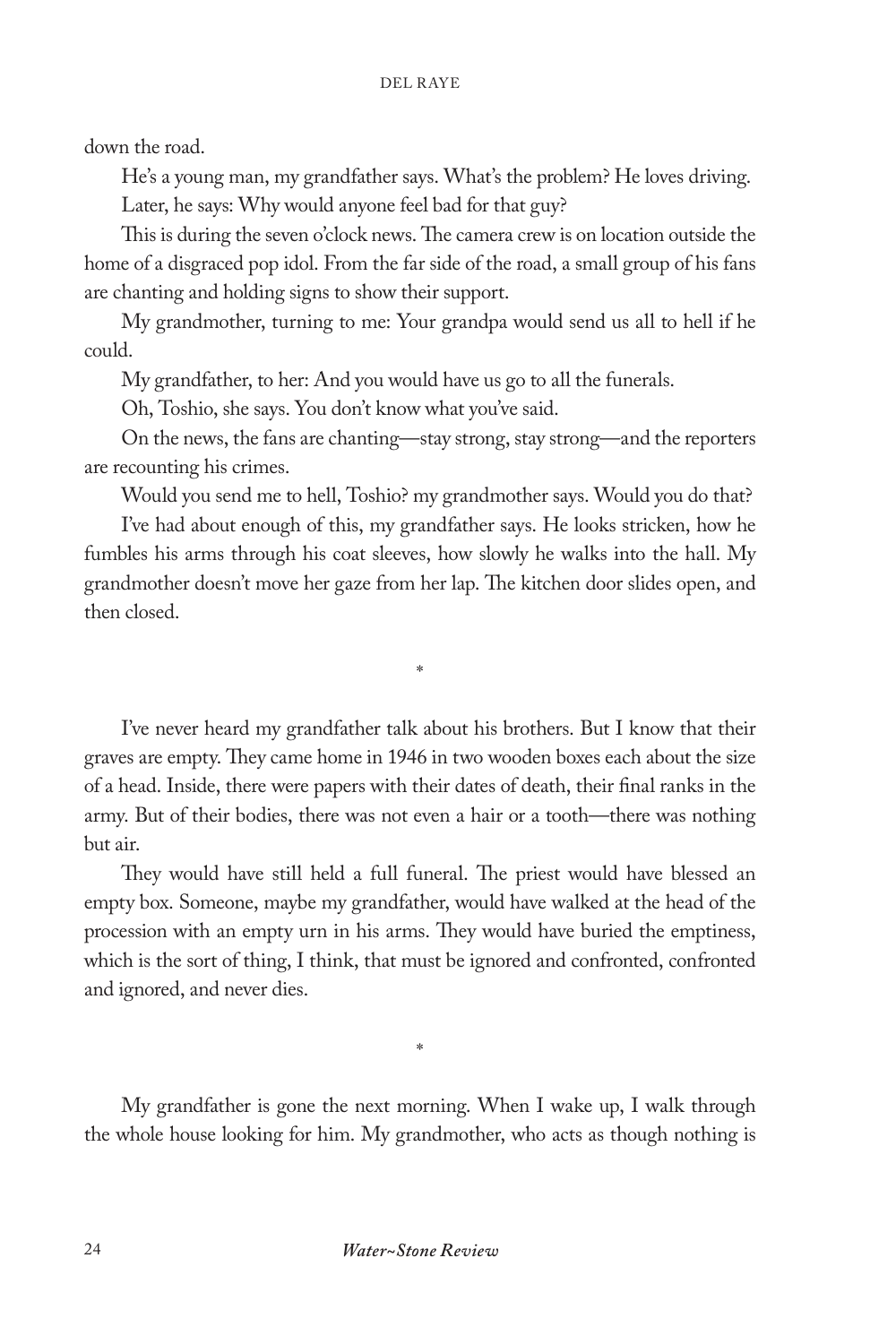wrong, combs the knots out of her hair, tells me which things to pack in her bag. In the driveway, when I have to lift her from the wheelchair, I stop.

What's wrong? she says.

I don't know if I'm macho enough, I say, and she laughs, but I can see it's forced, how she recognizes the exaggeration and, a second later, tells her muscles to move.

Lift me up, kiddo, she says, and I do.

I take her to Yashima's. The drive feels almost instant: the bright sun, the bare branches of the persimmon trees flitting past, the high mountain ridges above the valley on either side. Two hours later, I pick her up again. There's no one on the road, no one parked in front except the priest who has come up from the city. There should be a group of mourners, some friends and relatives. I had thought that someone, in all these years, would have forgiven him. The house looks the same as ever, nothing has changed, except my grandmother, who waits on the asphalt, unable to hide the exhaustion on her face.

Look at me, she says, I can't make it through the days.

In the back seat, after I settle her in, she holds one hand over her eyes, lets it slide to her chin. A minute later, pulling out of the first turn in the road, I hear it thunk into her lap.

She sleeps.

In the rearview mirror, she is a ghost of herself. She looks pale in the mottled light, and afraid in a way she will never let herself look while awake. I asked my mother once what had brought my grandparents together, and she said she thought it was safety—how my grandmother arrived in the village after having nearly died in the city, bombs crashing down around her, and decided to marry the most dependable man for miles around—and for my grandfather, possibility—how years after the war, in the new world that seemed to be beginning, my grandfather chose the one woman he could find who knew what it was like to leave a place. It could have ended them, these different needs, how each one misunderstood the other, but there was something about their patience for each other that made it work. In my grandparents' bedroom there is a conch shell from Hawai'i, a diorama from Vietnam, and a fur hat from Kamchatka; they really did leave, in their fifties and sixties, if only for a little while each time, my grandfather wide-eyed, holding the camera, my grandmother obliging, pulling their bags behind. And each time they came home to the safety they had built together, the dependable persimmon trees, how they put up half the buildings on the property themselves, starting from dragging logs up the